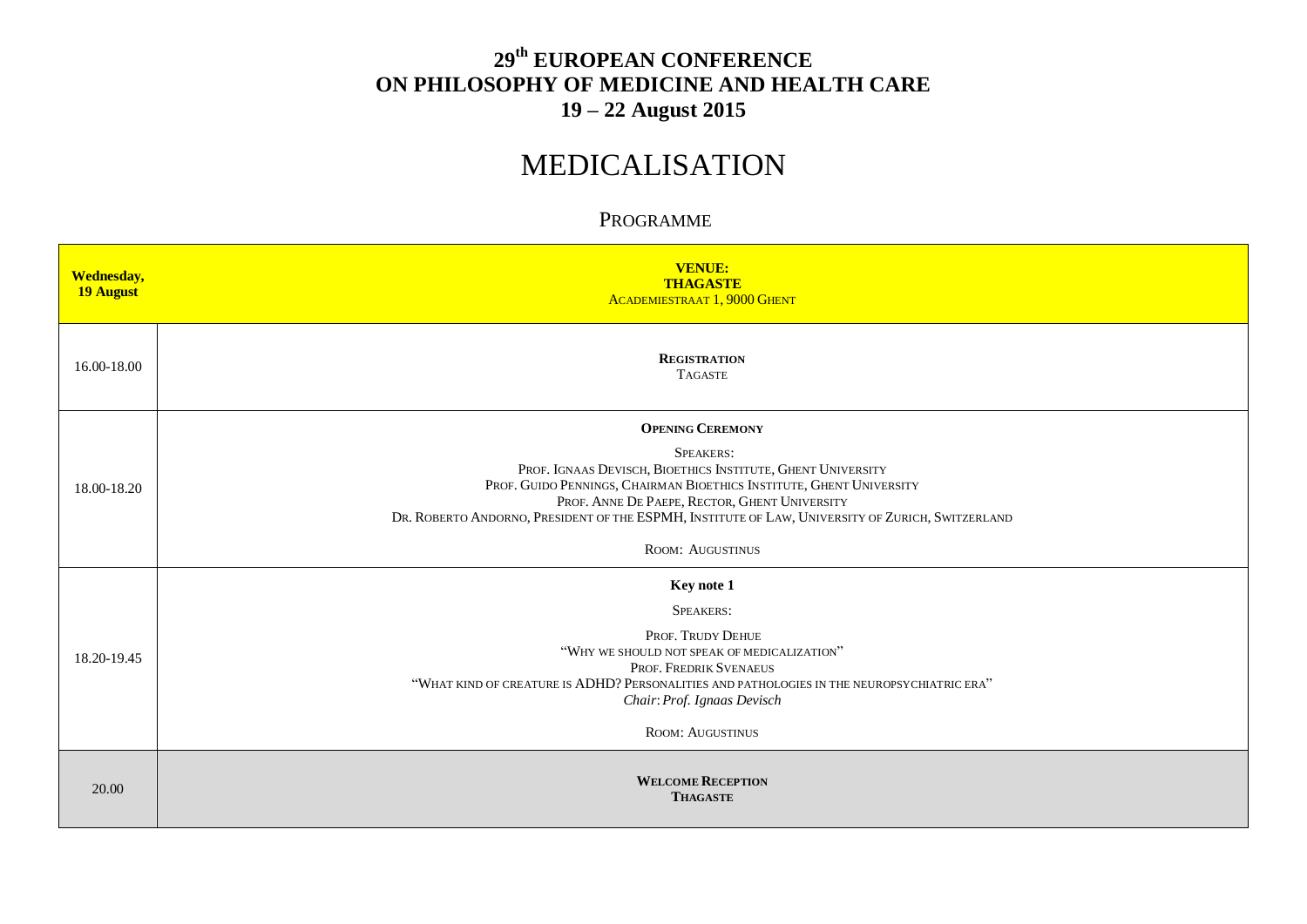| Thursday,<br>20 August<br>(morning) | <b>VENUE:</b><br><b>THAGASTE</b><br><b>ACADEMIESTRAAT 1, 9000 GHENT</b>                                                                             |                                                                                               |                                                                                                                                   |                                                                                                                                           |                                                                                                                                  |                                                                                                |                                                 |  |  |
|-------------------------------------|-----------------------------------------------------------------------------------------------------------------------------------------------------|-----------------------------------------------------------------------------------------------|-----------------------------------------------------------------------------------------------------------------------------------|-------------------------------------------------------------------------------------------------------------------------------------------|----------------------------------------------------------------------------------------------------------------------------------|------------------------------------------------------------------------------------------------|-------------------------------------------------|--|--|
| 9.15-10.00                          | Key note 2<br>PROF. ELI FEIRING:<br>"PRIORITY SETTING: SHOULD LIFESTYLE CHOICES MATTER?"<br>Chair: Prof. Veerle Provoost<br><b>ROOM: AUGUSTINUS</b> |                                                                                               |                                                                                                                                   |                                                                                                                                           |                                                                                                                                  |                                                                                                |                                                 |  |  |
| 10.00-10.30                         |                                                                                                                                                     |                                                                                               |                                                                                                                                   | <b>BREAK</b>                                                                                                                              |                                                                                                                                  |                                                                                                |                                                 |  |  |
|                                     |                                                                                                                                                     | <b>Session 1.2</b><br><b>Enhancement I</b><br><b>ROOM: NICOLAAS</b><br>Chair: Arnason, Gardar | <b>Session 1.3</b><br><b>Consent</b><br>ROOM: AMICITIA<br>Chair: Sandman, Lars                                                    | <b>Session 1.4</b><br>Assisted suicide, euthanasia<br>and sedation<br>ROOM: MONICA<br>Chair: Welie, Jos                                   | <b>Session 1.5</b><br>Aging<br>ROOM: HIPPO<br>Chair: Gastmans, Chris                                                             | <b>Session 1.6</b><br>Pain<br>ROOM: MADAURO<br>Chair: Mills, Catherine                         |                                                 |  |  |
| 10.30-10.55                         |                                                                                                                                                     | Self- and other-<br>enhancement. Humanism<br>with new means?<br>Gelhaus, Petra                | <b>Uncovering medicalization</b><br>bias in developing a<br>measure of preventive<br>misconception<br>Sugarman, Jeremy et al.     | Is physician-assisted dying<br>on its way to becoming<br>normal medical treatment?<br>Snijdewind, Marianne et al.                         | Is biomedicalisation bad<br>for you? The example of<br>ageing<br>Ehni, Hans-Joerg                                                | <b>Elderly and palliative care</b><br>Pegoraro, Renzo                                          |                                                 |  |  |
| 11.00-11.25                         | <b>Session 1.1</b><br><b>Special</b>                                                                                                                | <b>Medicalisation and</b><br>manipulating morality<br>Gunson, Darryl                          | <b>Pediatric clinical trials: the</b><br>ethics of burden without<br>consent<br>Van Hoof, Wannes                                  | Physician assisted suicide<br>and the role of<br>psychiatrists.<br>Vollmann, Jochen; Gather,<br>Jakov                                     | Discourse biogerontology.<br><b>Starting a public discourse</b><br>by teaching bioethics<br>Rheinsberg, Zoé; Ehni,<br>Hans-Joerg | <b>Ethical boundaries of</b><br>palliative sedation<br>Vandersloten, Goedele;<br>Beyers, Fleur | <b>Session 1.7</b><br><b>Special</b><br>seminar |  |  |
| 11.30-11.55                         | seminar<br>(see below)<br>Room:<br><b>LIBRARY</b>                                                                                                   | Curing, assisting,<br>enhancing, altering<br>Jotterand, Fabrice et al.                        | Can advance directives be<br>used to consent to research<br>participation in the event of<br>dementia?<br>Andorno, Roberto et al. | Evil Euthanasia - Why the<br>ethical analyses of Nazi<br>Euthanasia are still not<br>good enough<br>Dahl, Ellen Støkken;<br>Nortvedt, Per | Aging, dis-function and<br>access to care<br>Lanoix, Monique                                                                     | Mind the (Cartesian) gap<br>Abbey, Hilary                                                      | (see below)<br>Room:<br><b>CARTHAGO</b>         |  |  |
| 12.00-12.25                         |                                                                                                                                                     | <b>Biomedical enhancement:</b><br>A remedy without a<br>diagnosis<br>Ahola-Launonen, Johanna  | Parents ought not to have<br>the power to consent to<br>elective genitoplasty<br>Uí Chonnachtaigh, Sorcha                         | <b>Palliative sedation and</b><br>euthanasia<br>Raus, Kasper                                                                              | <b>Prevention of what?</b><br>Ethical aspects of the<br>medicalisation of aging<br>Eichinger, Tobias                             |                                                                                                |                                                 |  |  |
| 12.30-12.55                         |                                                                                                                                                     | The perfectionist fallacy in<br>transhumanist thought<br>Bessemans, Chris                     | <b>Irrational choices – the</b><br>challenge to the normative<br>ideal of informed consent<br>Chanska, Weronika                   |                                                                                                                                           | Ethics plays a role in the<br>medicalisation of death<br>Benton, Kathleen                                                        |                                                                                                |                                                 |  |  |
| 13.00-13.55                         | <b>LUNCH</b><br><b>VENUE: THAGASTE</b>                                                                                                              |                                                                                               |                                                                                                                                   |                                                                                                                                           |                                                                                                                                  |                                                                                                |                                                 |  |  |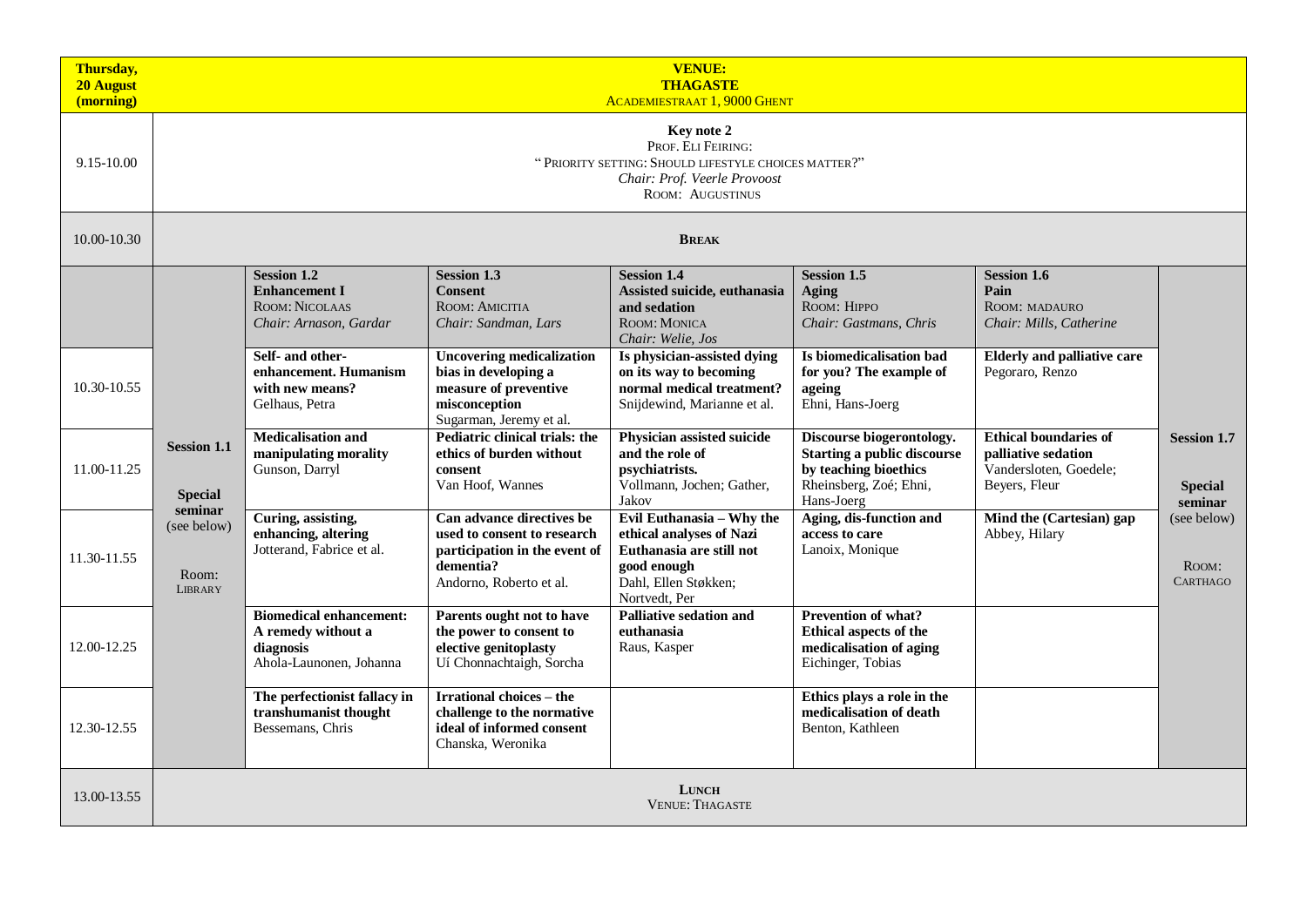| Thursday,<br><b>20 August</b><br>(morning) | <b>VENUE:</b><br><b>THAGASTE</b><br><b>ACADEMIESTRAAT 1, 9000 GHENT</b>                                                                                                                                                                                                                                                                                                                                                                                                                                                                                                                                                                                                                                                                                                                                                                                                                                                                                                                                                                                                                                                                                                                                                                                                                                                                                                                                                                                                                                                                                                                                                                                                                                                                                                                                                                                                                                                                                                                                                                                                                                                                                                                                                                                                                                                                                                                                                                                                                                                                                                                                                                                                                                                                                                                                                                                                                                                                                                                                                                                                                                                                                                                                                                                                                                                                                                                                                                                                                                                                                                                                                                                                                                                                                                                                                                                                                                                                                                                                                         |
|--------------------------------------------|---------------------------------------------------------------------------------------------------------------------------------------------------------------------------------------------------------------------------------------------------------------------------------------------------------------------------------------------------------------------------------------------------------------------------------------------------------------------------------------------------------------------------------------------------------------------------------------------------------------------------------------------------------------------------------------------------------------------------------------------------------------------------------------------------------------------------------------------------------------------------------------------------------------------------------------------------------------------------------------------------------------------------------------------------------------------------------------------------------------------------------------------------------------------------------------------------------------------------------------------------------------------------------------------------------------------------------------------------------------------------------------------------------------------------------------------------------------------------------------------------------------------------------------------------------------------------------------------------------------------------------------------------------------------------------------------------------------------------------------------------------------------------------------------------------------------------------------------------------------------------------------------------------------------------------------------------------------------------------------------------------------------------------------------------------------------------------------------------------------------------------------------------------------------------------------------------------------------------------------------------------------------------------------------------------------------------------------------------------------------------------------------------------------------------------------------------------------------------------------------------------------------------------------------------------------------------------------------------------------------------------------------------------------------------------------------------------------------------------------------------------------------------------------------------------------------------------------------------------------------------------------------------------------------------------------------------------------------------------------------------------------------------------------------------------------------------------------------------------------------------------------------------------------------------------------------------------------------------------------------------------------------------------------------------------------------------------------------------------------------------------------------------------------------------------------------------------------------------------------------------------------------------------------------------------------------------------------------------------------------------------------------------------------------------------------------------------------------------------------------------------------------------------------------------------------------------------------------------------------------------------------------------------------------------------------------------------------------------------------------------------------------------------|
| 10.30-12.55                                | <b>Session 1.1</b><br>ROOM: LIBRARY<br>Special seminar (part 1)<br>"The Biomedical Model and the Medicalization of Healthcare"<br>Chairs: Stephen Tyreman & Gerrit Kimsma<br><b>Topic</b><br>What is loosely referred to as the biomedical model (BMM) has dominated Western healthcare for over a Century. While the scientific biomedical approach has clearly expanded understanding of<br>the human body and benefitted healthcare, criticisms have focused on its failure to model many contemporary health challenges effectively including chronic illness, complex multiple morbidities,<br>medically unexplained symptoms and most if not all mental illness. Notwithstanding this widespread concern, a viable model to complement or replace the biomedical model has been slow to<br>develop. Despite its promotion across most undergraduate healthcare training, George Engels' bio-psycho-social model is "more honor'd in the breach than the observance".<br>In this Special Session we will explore why it is proving so difficult to find alternative strong models while maintaining the strengths of the BMM. To what extent has the BMM contributed to the<br>medicalization of human living and in a perverse way added to health problems? There is now good evidence, for example, that using an inappropriate mechanical model to explain acute non-<br>specific back pain increases the likelihood of a patient becoming a chronic back pain sufferer.<br>Central to the issue are fundamental ontological and epistemological questions; particularly the question of how causation is to be understood. 'Finding the cause of ' has been a medical mantra<br>since the 19 <sup>th</sup> Century when medical treatment evolved from prescribing medications for ameliorating symptoms to an aetiological focus on finding and eliminating causes. The strength and<br>weakness of the BMM has been its implicit claim that causes for illness can be found deterministically and linearly. Abnormality X causes disease Y manifesting as illness Z. Although important<br>modifications have been added, as Kathryn Montgomery noted in 'How Doctors Think', "the clinical ideal remains simplicity, a straight line from cause to effect." Underlying this is a Humean<br>ontological model of causation as separate and discrete entities regularly associating with each other to bring about experiences in the world, including illness,. But as Canguilhem and others<br>famously noted 70 years ago, life forms are organisms that enjoy and are modified by a particular kind of relationship with their milieu, not mechanisms that respond automatically and mechanically<br>to changing situations. Would a systems-based approach (as Engel originally advocated), or something similar that is more multifactorial and holistic better model the current healthcare situation?<br>Medicine doesn't operate in isolation, so what might be the implications for understanding key concepts such as diagnosis, the interface between medicine and society through the patient 'sick role',<br>and relationships with the law, for example, and what place do values (rather than scientific 'facts') have in identifying health 'problems' as medical?<br>This special session will focus on how these questions should be addressed and, particularly, how they can be formulated to develop a deeper understanding of human health and more effective<br>healthcare, while avoiding the tyranny of medicalization?<br><b>Contributions:</b><br>Dr. Rani Lill Anjum (Norwegian University of Life Sciences, Oslo), Prof. Stephen Mumford (University of Nottingham, UK):<br>$\bullet$<br>"Causation in scientific methods and the medically unexplained"<br>Dr. Stephan Sahm (Ketteler Hospital, Offenbach, Germany):<br>$\bullet$<br>"On making a diagnosis"<br>Dr. David Badcott (University of Cardiff, UK):<br>$\bullet$<br>"The bio-medical model and therapeutic drug discovery" |
|                                            |                                                                                                                                                                                                                                                                                                                                                                                                                                                                                                                                                                                                                                                                                                                                                                                                                                                                                                                                                                                                                                                                                                                                                                                                                                                                                                                                                                                                                                                                                                                                                                                                                                                                                                                                                                                                                                                                                                                                                                                                                                                                                                                                                                                                                                                                                                                                                                                                                                                                                                                                                                                                                                                                                                                                                                                                                                                                                                                                                                                                                                                                                                                                                                                                                                                                                                                                                                                                                                                                                                                                                                                                                                                                                                                                                                                                                                                                                                                                                                                                                                 |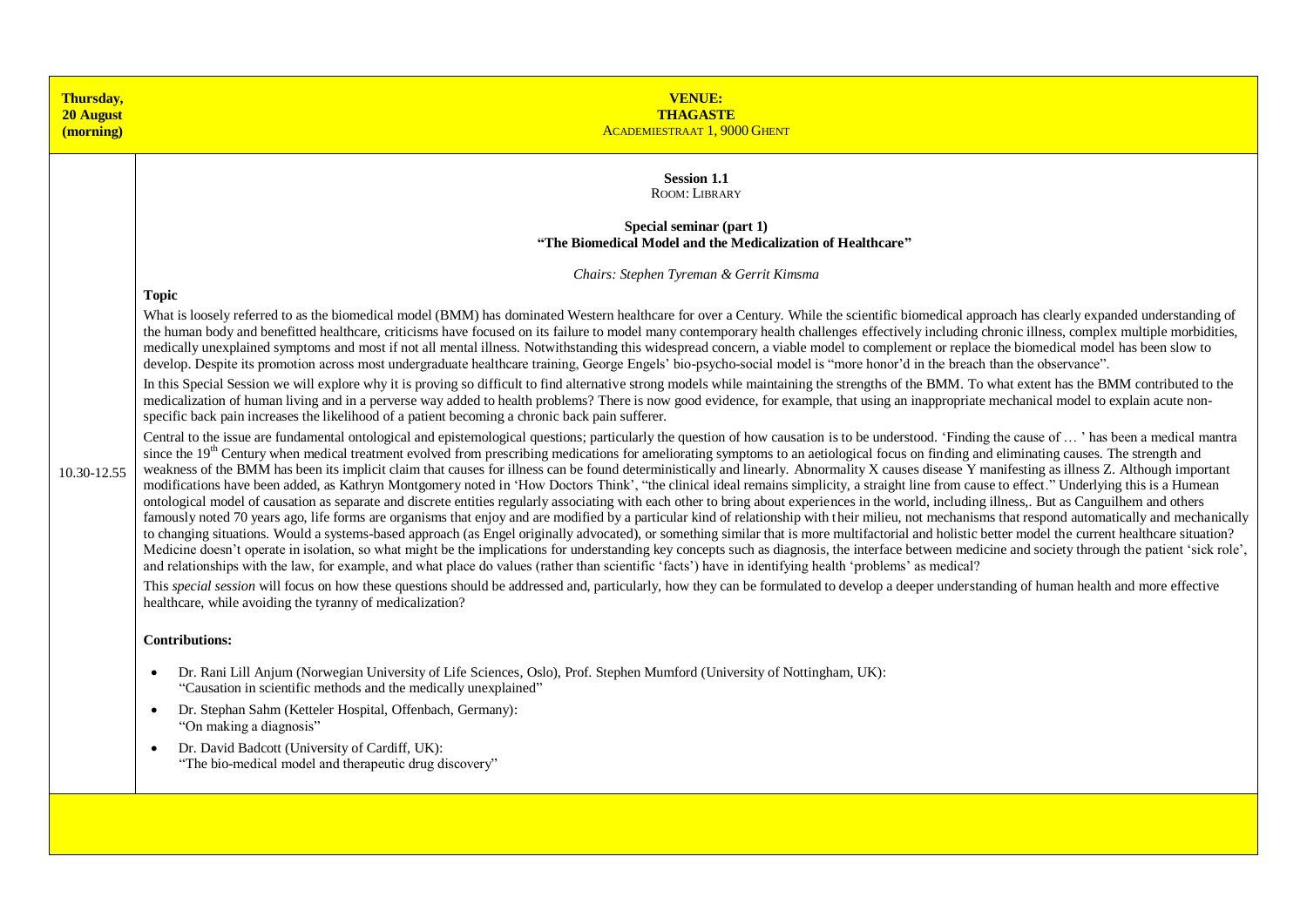| Thursday,<br>20 August<br>(morning) | <b>VENUE:</b><br><b>THAGASTE</b><br><b>ACADEMIESTRAAT 1.9000 GHENT</b>                                                                                                                                                                                                                                                                                                                                                                                                                                                                                                                                                                                                                                                                                                                                                                                                                                                                                                                                                                                                                                                                                                                              |
|-------------------------------------|-----------------------------------------------------------------------------------------------------------------------------------------------------------------------------------------------------------------------------------------------------------------------------------------------------------------------------------------------------------------------------------------------------------------------------------------------------------------------------------------------------------------------------------------------------------------------------------------------------------------------------------------------------------------------------------------------------------------------------------------------------------------------------------------------------------------------------------------------------------------------------------------------------------------------------------------------------------------------------------------------------------------------------------------------------------------------------------------------------------------------------------------------------------------------------------------------------|
|                                     | <b>Session 1.7</b><br>ROOM: CARTHAGO                                                                                                                                                                                                                                                                                                                                                                                                                                                                                                                                                                                                                                                                                                                                                                                                                                                                                                                                                                                                                                                                                                                                                                |
|                                     | <b>Special seminar</b><br>"Medicalizing the subject"                                                                                                                                                                                                                                                                                                                                                                                                                                                                                                                                                                                                                                                                                                                                                                                                                                                                                                                                                                                                                                                                                                                                                |
|                                     | Chair: Ignaas Devisch                                                                                                                                                                                                                                                                                                                                                                                                                                                                                                                                                                                                                                                                                                                                                                                                                                                                                                                                                                                                                                                                                                                                                                               |
| 10.30-12.55                         | Topic:<br>Medicalization is at a turning point it seems and therefore, it is interesting and necessary to step back and retrace its philosophical origins. What is medicalized and who is to be medicalized? From<br>La Mettrie on, the idea of repressing the subject's enjoyments is at play. Next to that, we want to focus on the potential of this concept for today's discussions on medical overconsumption, clinical<br>diagnosis and digitalization. All of these topics are related to the question how subjects behave or are supposed to behave in today's society. Consequently, debates on medicalization cannot be<br>considered properly without questioning the idea of normalization and its effect upon the way the subject is thought in modern society in general and today's society in specific. Finally, we want to<br>think about the future analytical potential of the concept of medicalization. If social critique will still be of importance in tomorrow's medicine, much will depend upon the way we deal with this<br>crucial question.<br>This special session consists of four 20 minutes input talks and an open roundtable where the audience can participate. |
|                                     | <b>Contributions:</b>                                                                                                                                                                                                                                                                                                                                                                                                                                                                                                                                                                                                                                                                                                                                                                                                                                                                                                                                                                                                                                                                                                                                                                               |
|                                     | Prof. Ignaas Devisch (Ghent University, Belgium):<br>$\bullet$<br>"Why do we love what we used to hate? Medicalization at a turning point"                                                                                                                                                                                                                                                                                                                                                                                                                                                                                                                                                                                                                                                                                                                                                                                                                                                                                                                                                                                                                                                          |
|                                     | Prof. Marc de Kesel (Saint Paul University, Ottawa, Canada):<br>$\bullet$<br>"Medicalizing (&) enjoyment. On La Mettrie's the art of enjoyment and related matters"                                                                                                                                                                                                                                                                                                                                                                                                                                                                                                                                                                                                                                                                                                                                                                                                                                                                                                                                                                                                                                 |
|                                     | Dr. Jan de Vos (Ghent University, Belgium):<br>$\bullet$<br>"Is digitalization the end of medicalisation as the subject knows it?"                                                                                                                                                                                                                                                                                                                                                                                                                                                                                                                                                                                                                                                                                                                                                                                                                                                                                                                                                                                                                                                                  |
|                                     | Prof. Stijn Vanheule (Ghent University, Belgium):<br>$\bullet$<br>"Which kind of diagnosis in psychiatry?"                                                                                                                                                                                                                                                                                                                                                                                                                                                                                                                                                                                                                                                                                                                                                                                                                                                                                                                                                                                                                                                                                          |
|                                     |                                                                                                                                                                                                                                                                                                                                                                                                                                                                                                                                                                                                                                                                                                                                                                                                                                                                                                                                                                                                                                                                                                                                                                                                     |
|                                     |                                                                                                                                                                                                                                                                                                                                                                                                                                                                                                                                                                                                                                                                                                                                                                                                                                                                                                                                                                                                                                                                                                                                                                                                     |
|                                     |                                                                                                                                                                                                                                                                                                                                                                                                                                                                                                                                                                                                                                                                                                                                                                                                                                                                                                                                                                                                                                                                                                                                                                                                     |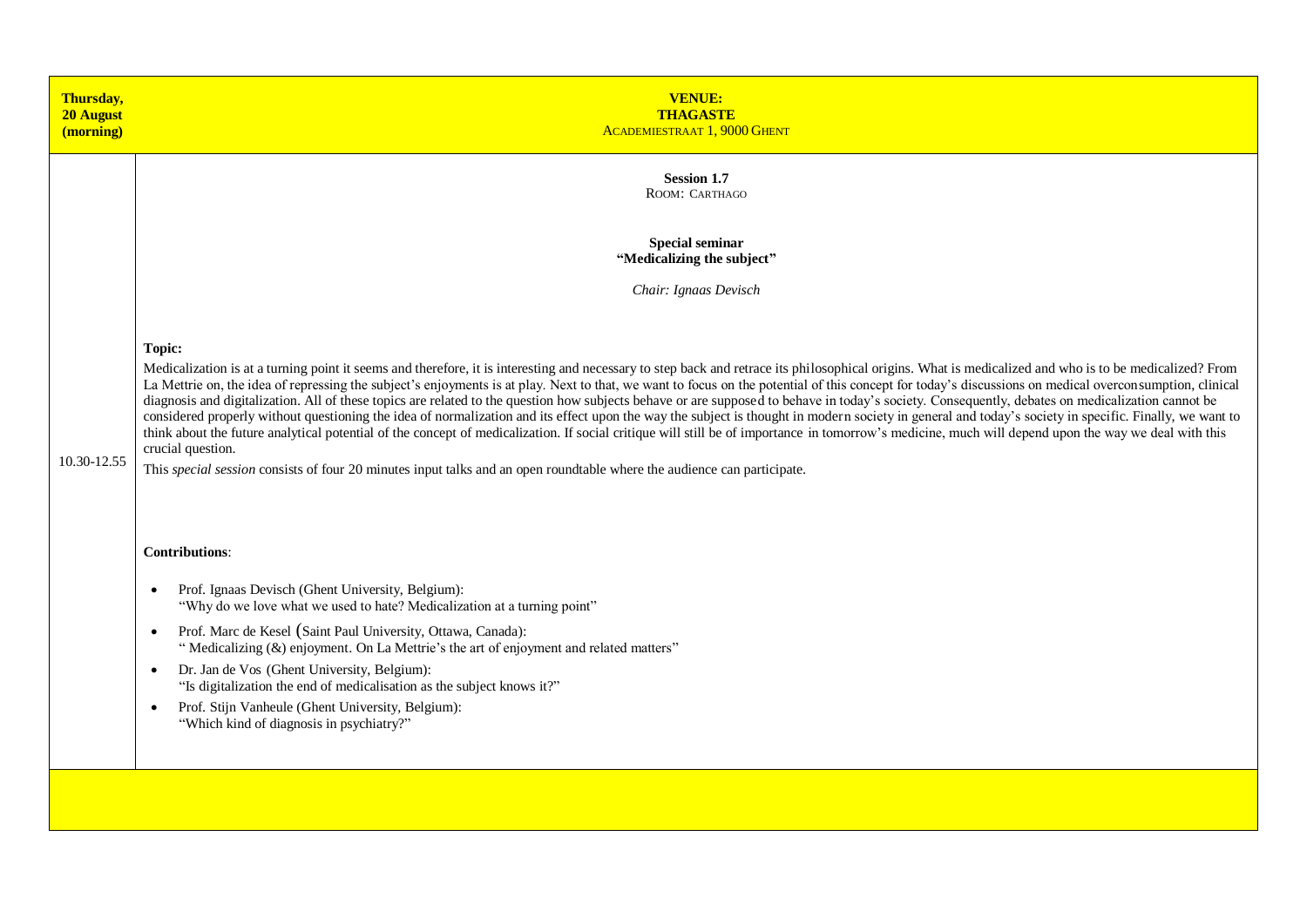| Thursday,<br><b>20 August</b><br>(afternoon) | <b>VENUE:</b><br><b>THAGASTE</b><br><b>ACADEMIESTRAAT 1, 9000 GHENT</b> |                                                                                                                                 |                                                                                                                           |                                                                                                                              |                                                                                                                                                  |                                                                                                   |                                                                                                                                                           |  |  |  |
|----------------------------------------------|-------------------------------------------------------------------------|---------------------------------------------------------------------------------------------------------------------------------|---------------------------------------------------------------------------------------------------------------------------|------------------------------------------------------------------------------------------------------------------------------|--------------------------------------------------------------------------------------------------------------------------------------------------|---------------------------------------------------------------------------------------------------|-----------------------------------------------------------------------------------------------------------------------------------------------------------|--|--|--|
|                                              |                                                                         | <b>Session 2.2</b><br><b>Enhancement II</b><br><b>ROOM: NICOLAAS</b><br>Chair: Takala, Tuija                                    | <b>Session 2.3</b><br><b>Harms and benefits</b><br>ROOM: MONICA<br>Chair: Sugarman, Jeremy                                | <b>Session 2.4</b><br><b>Uterus transplantation</b><br>ROOM: AMICITIA<br>Chair: Holm, Søren                                  | <b>Session 2.5</b><br><b>Dementia</b><br>ROOM: CARTHAGO<br>Chair: Pegoraro, Renzo                                                                | <b>Session 2.6</b><br><b>Medicalisation and</b><br>autism<br>ROOM: MADAURO<br>Chair: Häyry, Matti | <b>Session 2.7</b><br><b>Genetics</b><br>Room: HIPPO<br>Chair: Pascal, Borry                                                                              |  |  |  |
| 14.00-14.25                                  |                                                                         | <b>Medicalisation and</b><br>enhancement in public<br>health<br>McKeown, Alex                                                   | <b>Balancing burdens and</b><br>benefits in animal<br>research<br>Arnason, Gardar                                         | <b>Uterus transplantation:</b><br>the only option thus the<br>good one?<br>Mertes, Heidi                                     | Do ambient assisted<br>living technologies<br>medicalise care for<br>people with dementia?<br>Novitzky, Peter                                    | The concept of<br>medicalisation: a<br>critique<br>Podmore, Will                                  | <b>Resisting medicalization</b><br>and geneticization?<br>Young people's views<br>Levitt, Mairi                                                           |  |  |  |
| 14.30-14.55                                  | <b>Session 2.1</b><br>$(14.00 - 17.30)$<br><b>Continuation</b>          | <b>Erectile dysfunction</b><br>medications - Therapy,<br>enhancement or solution<br>in search of a problem?<br>Robeson, Richard | <b>Risk and benefits of</b><br>pediatric phase I trial in<br>oncology. A systematic<br>review<br>Waligora Marcin et al.   | Is uterus-<br>transplantation an<br>example of an<br>unwarranted<br>medicalization?<br>Sandman, Lars                         | Assistive care robots for<br>elderly with dementia:<br>human dependency and<br>the technologisation of<br>elderly care<br>Felzmann, Heike        | Should autistic traits be<br>medicalized or<br>demedicalized?<br>Jaarsma, Pier                    | <b>Commercialisation and</b><br>genomic medicine<br>Kerasidou, Angeliki et al.                                                                            |  |  |  |
| 15.00-15.25                                  | <b>Special</b><br>seminar<br>(see below)<br>ROOM:<br><b>LIBRARY</b>     | Unfit for the present:<br>Defending the<br>medicalisation of<br>personality<br>Campbell, Michael                                | Early detection of<br>primary thyroid cancer<br>in children<br>Grossi, Armando; Rosati,<br>Paola                          | <b>Uterine transplantation:</b><br><b>Should living or</b><br>deceased donors be<br>morally preferred?<br>Williams, Nicola J | <b>Using Deep-Brain</b><br>stimulation for<br>Alzheimer's disease.<br><b>Ethical and social</b><br><i>implications</i><br>Ienca, Marcello et al. | Neurodiversity and the<br>medicalisation of autism<br>Hughes, Jonathan                            | <b>Ethical signposts for</b><br>clinical geneticists in<br>secondary variant and<br>incidental finding<br>disclosure discussions<br>Dierickx, Kris et al. |  |  |  |
| 15.30-15.55                                  |                                                                         | Revisiting A.<br>Buchanan's criticism of<br>the extreme<br>connectedness argument<br>Sýkora, Peter                              | Is the biomedicalisation<br>of personal genomics an<br>advance or is it<br>retrogressive?<br>Shandera, Wayne Xavier       | A gift for life?<br>Guntram. Lisa                                                                                            | <b>Medicalization of the</b><br>mind and human love<br><b>Intimacy and sexuality</b><br>in the context of<br>dementia<br>Mahieu, Lieslot         | <b>Autism spectrum</b><br>disorder: Genetics and<br>ethics<br>Hens, Kristien                      | <b>Biobanks and returning</b><br>individual research<br>results<br>Neiders, Ivars                                                                         |  |  |  |
| 16.00-16.25                                  |                                                                         | Bio-implants, self-<br>management and the<br>uncanny<br>Zwart, Hub                                                              | <b>Enrolling the global</b><br>poor in clinical research.<br>What is the essential<br>ethical concern?<br>Malmqvist, Erik | Whole body gestational<br>donation<br>Smajdor, Anna                                                                          | Euthanasia in persons<br>with severe dementia<br>Gastmans, Chris                                                                                 |                                                                                                   | From medicalization to<br>biosociality: Lessons<br>from genetics<br>Arribas-Ayllon, Michael                                                               |  |  |  |
| 18.00                                        | <b>SOCIAL EVENT: BELGIAN BEER TASTING</b><br><b>VENUE: THAGASTE</b>     |                                                                                                                                 |                                                                                                                           |                                                                                                                              |                                                                                                                                                  |                                                                                                   |                                                                                                                                                           |  |  |  |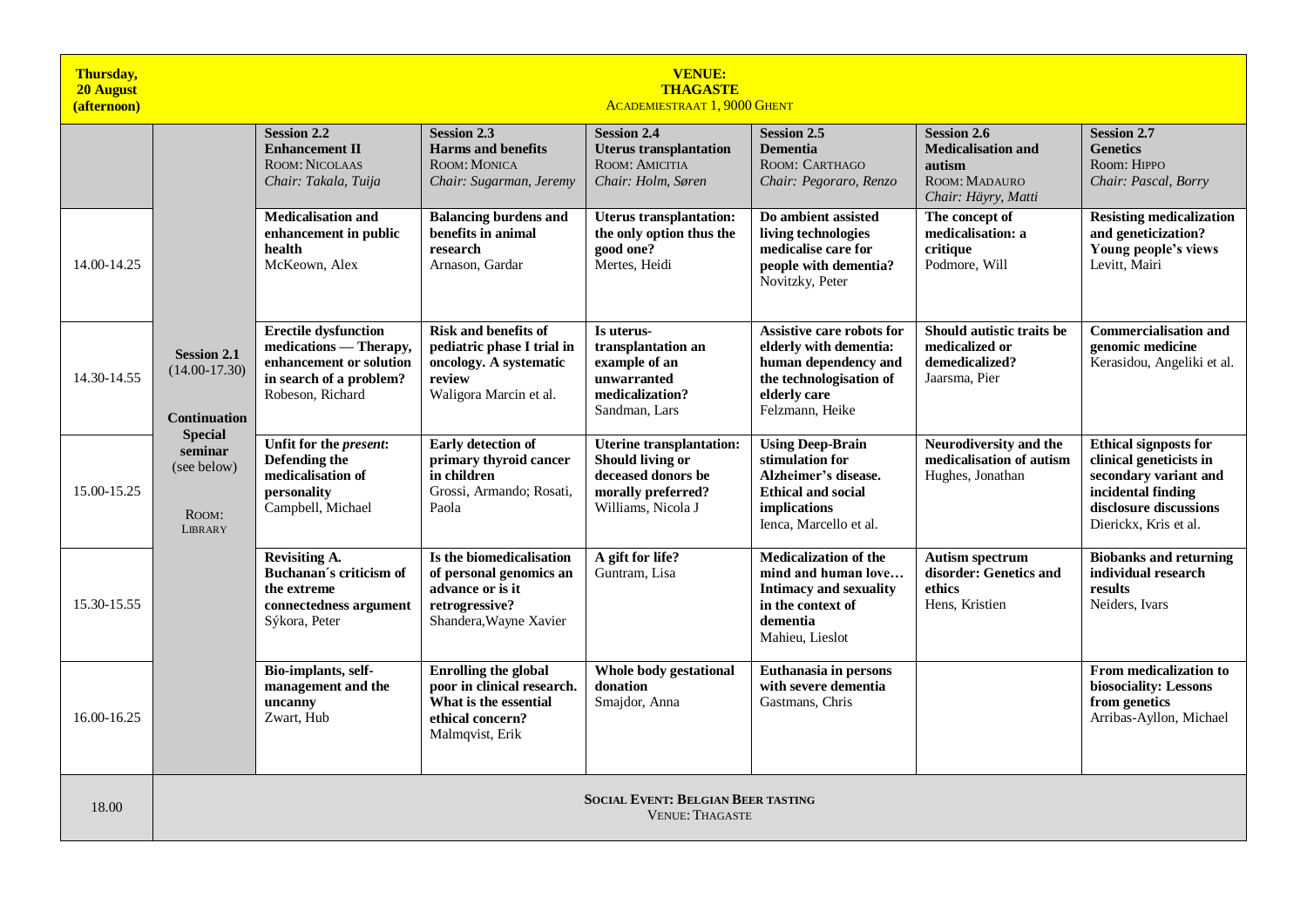| <b>VENUE:</b><br><b>THAGASTE</b><br><b>ACADEMIESTRAAT 1, 9000 GHENT</b>                                                                                    |
|------------------------------------------------------------------------------------------------------------------------------------------------------------|
| <b>Session 2.1</b><br>ROOM: LIBRARY                                                                                                                        |
| <b>Special seminar</b>                                                                                                                                     |
| "The Biomedical Model and the Medicalization of Healthcare" - Part 2                                                                                       |
| Chairs: Stephen Tyreman & Gerrit Kimsma                                                                                                                    |
|                                                                                                                                                            |
| <b>Contributions:</b>                                                                                                                                      |
| Prof. Rolf Ahlzén (University of Karlstad, Sweden):<br>$\bullet$<br>"We still need Virchow"                                                                |
| Dr. Andrew Edgar (University of Cardiff, UK):<br>$\bullet$<br>"Medicalisation & the sick role"                                                             |
| Prof. William E Stempsey (College of the Holy Cross, Worcester, MA, USA):<br>$\bullet$<br>"Nosological values: the case of autism"                         |
| Prof. Flavio Paranhos (Pontifical Catholic University of Goias, Brazil):<br>$\bullet$<br>"Medicalization of obesity is a good thing"                       |
| Prof. Stuart Rennie (University of North Carolina at Chapel Hill, NC, USA):<br>$\bullet$<br>"Medicalization of HIV cure: philosophical and ethical issues" |
| Prof. Lisa Campo-Engelstein (Albany Medical College, NY, USA):<br>$\bullet$<br>"The Medicalization of Men's Reproduction"                                  |
|                                                                                                                                                            |
|                                                                                                                                                            |
|                                                                                                                                                            |
|                                                                                                                                                            |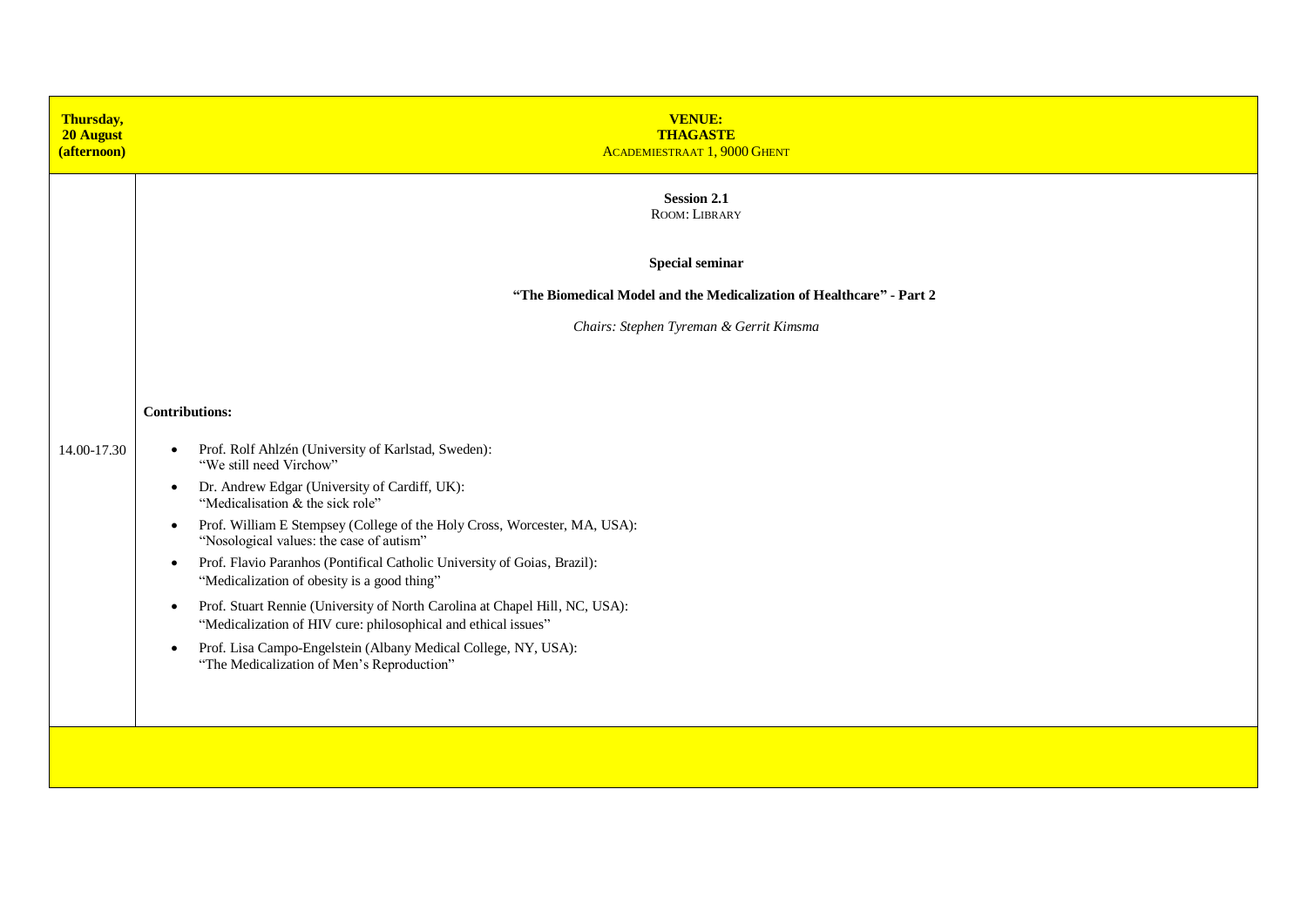| Friday,<br>21 August<br>(morning) | <b>VENUE:</b><br><b>THAGASTE</b><br><b>ACADEMIESTRAAT 1, 9000 GHENT</b>                                                                                                                                                                              |                                                                                                                                                                                      |                                                                                                                                                             |                                                                                                                                 |                                                                                                                                                            |                                                                                                                                                          |                                                 |  |  |
|-----------------------------------|------------------------------------------------------------------------------------------------------------------------------------------------------------------------------------------------------------------------------------------------------|--------------------------------------------------------------------------------------------------------------------------------------------------------------------------------------|-------------------------------------------------------------------------------------------------------------------------------------------------------------|---------------------------------------------------------------------------------------------------------------------------------|------------------------------------------------------------------------------------------------------------------------------------------------------------|----------------------------------------------------------------------------------------------------------------------------------------------------------|-------------------------------------------------|--|--|
| 08.30-10.00                       | Key note 3<br>SPEAKERS: PROF. GUIDO DE WERT: "THE MEDICALIZATION OF HUMAN REPRODUCTION: THE CASE OF PRENATAL SCREENING"<br>PROF. LARS JOHAN MATERSTVEDT: "THE ETHICS OF TERMINAL SEDATION"<br>Chair: Prof. Guido Pennings<br><b>ROOM: AUGUSTINUS</b> |                                                                                                                                                                                      |                                                                                                                                                             |                                                                                                                                 |                                                                                                                                                            |                                                                                                                                                          |                                                 |  |  |
| 10.00-10.30                       |                                                                                                                                                                                                                                                      |                                                                                                                                                                                      |                                                                                                                                                             | <b>BREAK</b>                                                                                                                    |                                                                                                                                                            |                                                                                                                                                          |                                                 |  |  |
|                                   | <b>Session 3.1</b><br>Nudging, public health<br>ROOM: HIPPO<br>Chair: Wiesing, Urban<br>Is second order<br>nudging ethically                                                                                                                         | <b>Session 3.2</b><br><b>Enhancement III</b><br>ROOM: MADAURO<br>Chair: Gelhaus, Petra<br><b>Customising the Asian face</b><br>Aquino, Yves Saint James                              | <b>Session 3.3</b><br>Reproductive freedom,<br>procreative choices<br>ROOM: AMICITIA<br>Chair: King, Nancy<br>PGD and the duty to<br>provide an open future | <b>Session 3.4</b><br><b>Children</b><br>ROOM: CARTHAGO<br>Chair: Nortvedt, Per<br>The imperative of the<br>unknown: Caring for | <b>Session 3.5</b><br><b>Information</b> , privacy<br>and truth<br>ROOM: MONICA<br>Chair: Malmqvist, Erik<br>"Who can access my<br>medical information?" - | <b>Session 3.6</b><br><b>Country reports</b><br>ROOM: NICOLAAS<br>Chair: Rehmann-Sutter,<br>Christoph<br>What type of discourse<br>is present concerning |                                                 |  |  |
| 10.30-10.55                       | acceptable?<br>Holm, Søren                                                                                                                                                                                                                           |                                                                                                                                                                                      | Myskja, Bjorn                                                                                                                                               | extreme preterm infants<br>Hendriks, Manya J;<br>Streuli, Jürg C                                                                | A new privacy paradigm<br>for health data<br>Tamin, Jacques                                                                                                | ethical issues in<br>Croatia?<br>Borovecki, Ana                                                                                                          |                                                 |  |  |
| 11.00-11.25                       | Why the legitimacy of<br>nudging needs to be<br>empirically informed<br>Vugts, Anastasia; van<br>den Hoven, Mariëtte                                                                                                                                 | Brain rhythms as potential<br>targets for intervention in<br>cognitive dysfunctions - An<br>ethical approach from a<br>humanistic perspective (human<br>dignity)<br>Barilan, Michael | <b>Extended fertility</b><br>preservation - just a<br>medical reality or<br>women's right?<br>Caenazzo, Luciana; Tozzo,<br>Pamela                           | <b>Informing adolescents</b><br>about their genetic<br>information<br>Katzenelson, Edna                                         | A critique of the<br>biomedical conception of<br>truth<br>Gerber, Berna                                                                                    | Ethical aspects of non-<br>therapeutic male<br>circumcision<br>Earp B; Ulman YI;<br>Cosgun E; User I; Ozveri<br>H                                        | <b>Session 3.7</b><br><b>Special</b><br>seminar |  |  |
| 11.30-11.55                       | <b>Prevention and</b><br>lifestyle: nudging and<br>freedom<br>Van den Hoven,<br>Mariëtte; Vugts,<br>Anastasia                                                                                                                                        | Self-medicalisation: a trend for<br>the future?<br>Brukamp, Kirsten                                                                                                                  | Women's agency in the<br>use of reproductive<br>technologies - An updated<br>feminist critique of<br>medicalisation<br>Huebel, Sylvia                       | How do we relate to<br>each other?<br>Van Parys, Hanna et al.                                                                   | Never mind that I am a<br>complete orphan. The<br>main thing is that I<br>know the truth!<br>Konecna, Hana                                                 | Whose the baby, and<br>whose the birth?<br>Leissner, Naomi                                                                                               | (see below)<br>ROOM:<br><b>LIBRARY</b>          |  |  |
| 12.00-12.25                       | <b>Breast cancer</b><br>screening in Norway<br>through the lens of<br>biomedicalization<br>Solbjør, Marit                                                                                                                                            |                                                                                                                                                                                      | Defining infertility and<br>the medicalisation of the<br>wish to become a parent<br>Cutas, Daniela                                                          | Including children in<br>their health care<br>Wangmo, Tenzin et al.                                                             | Do right and fear no<br>one? Family physician<br>and cancer screening, an<br>ethical perspective<br>Piessens, Veerle et al.                                | <b>Ethical consideration on</b><br>medical business in<br>Japan: Genetic test and<br>stem cell therapy<br>Shimoda, Motomu                                |                                                 |  |  |
| 12.30-12.55                       | The effects of an<br>omnipresence of<br>health checks<br>Stol, Yrrah                                                                                                                                                                                 |                                                                                                                                                                                      | Procreative choices and<br>alternative concepts of<br>harm<br>Rozynska, Joanna                                                                              |                                                                                                                                 | <b>Ethics training for</b><br>healthcare professionals<br>Kessler, Carla; Rump,<br>Babette                                                                 | Adverse outcomes of in-<br>vitro conceived very low<br>birth weight twins<br>Dollberg, Shaul et al.                                                      |                                                 |  |  |
| 13.00-13.55                       | <b>LUNCH</b><br><b>VENUE: THAGASTE</b>                                                                                                                                                                                                               |                                                                                                                                                                                      |                                                                                                                                                             |                                                                                                                                 |                                                                                                                                                            |                                                                                                                                                          |                                                 |  |  |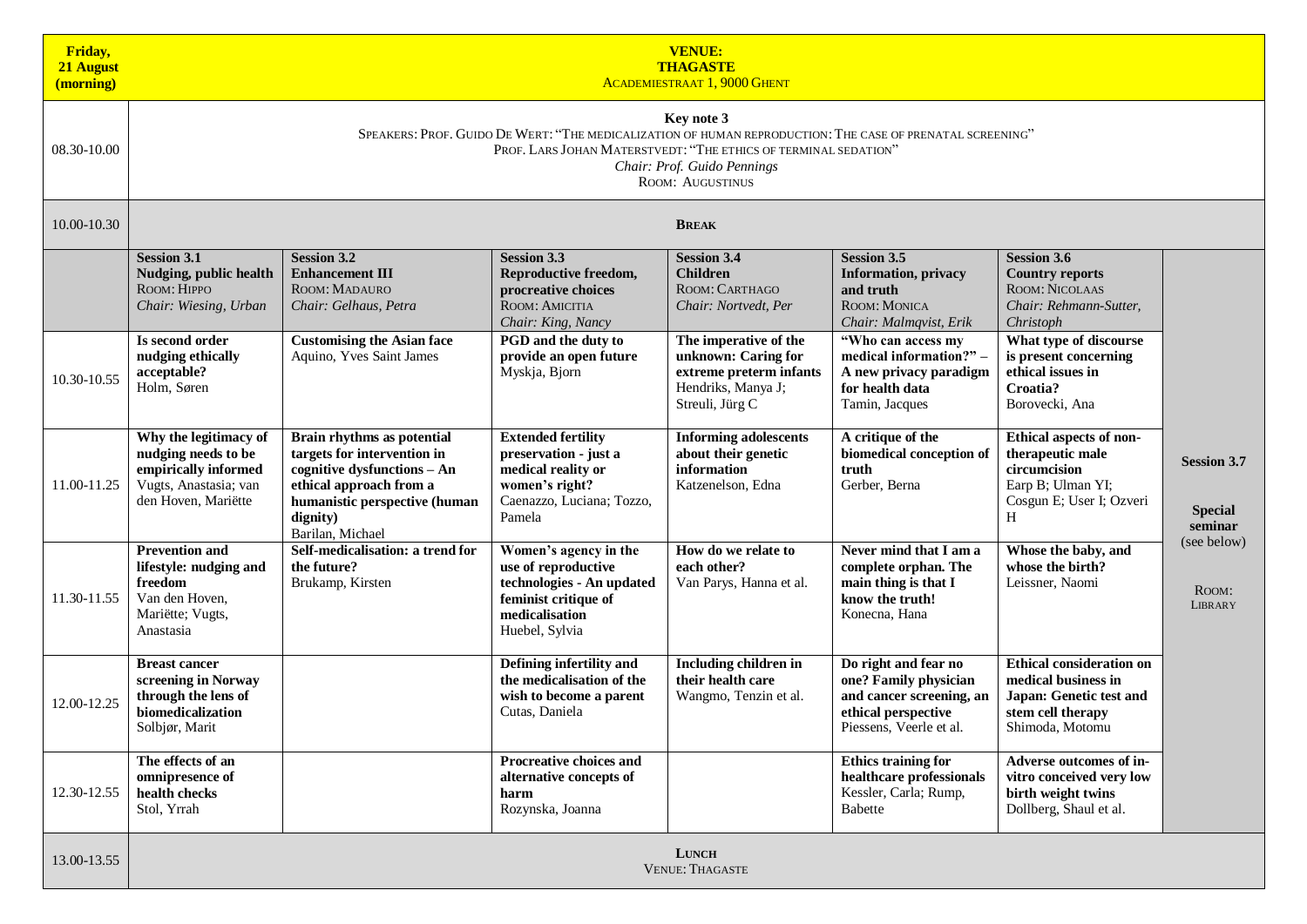| Friday,<br>21 August<br>(morning) | <b>VENUE:</b><br><b>THAGASTE</b><br><b>ACADEMIESTRAAT 1, 9000 GHENT</b>                                                                                                                                                                                                                                                                                                                                                                                                                                                                                                                                                                                                                                                                                                                                                                                                                                                                                                                                                                                                                                                                                                                                                                                                                                                                                                                                                                                                                                                                                                                                                                                                                                                                                                                                                                                                                                         |
|-----------------------------------|-----------------------------------------------------------------------------------------------------------------------------------------------------------------------------------------------------------------------------------------------------------------------------------------------------------------------------------------------------------------------------------------------------------------------------------------------------------------------------------------------------------------------------------------------------------------------------------------------------------------------------------------------------------------------------------------------------------------------------------------------------------------------------------------------------------------------------------------------------------------------------------------------------------------------------------------------------------------------------------------------------------------------------------------------------------------------------------------------------------------------------------------------------------------------------------------------------------------------------------------------------------------------------------------------------------------------------------------------------------------------------------------------------------------------------------------------------------------------------------------------------------------------------------------------------------------------------------------------------------------------------------------------------------------------------------------------------------------------------------------------------------------------------------------------------------------------------------------------------------------------------------------------------------------|
| 10.30-12.55                       | <b>Session 3.7</b><br>ROOM: LIBRARY<br><b>Special seminar</b><br>"Medicalization and its boundaries: conceptual and positional changes"<br>Chair: John-Arne Skolbekken<br>Topic:<br>Medicalization has for decades been conceptualised as the transformation of non-medical problems into medical problems. More recently it has been pointed out that this conceptualisation implies a<br>clear boundary between what human problems belong to the realm of the medical profession and those that do not, whereas a more constructionist position would claim that no such clear boundary<br>exists. The literature on medicalization demonstrates that there is a lot of boundary work going on, wherein such conceptualisations as over- and undermedicalization are among the concepts being<br>discussed within the "traditional" medicalization framework. As new theoretical concepts, such as biomedicalization and pharmaceuticalization have also been introduced, the boundaries between<br>them and medicalization are also subject for discussion. An important issue within this boundary work relates to whether medicalization should be studied from a normative approach, in line with<br>the traditional medicalization critique, or whether a more neutral position is called for. One normative position that has arisen lately is that of medical doctors through the concept of overdiagnosis,<br>reflecting a resistance against recent developments in medicine stemming from within the medical profession itself. Simultaneously we have witnessed a silence of the feminist critique against<br>medicalization, perhaps substituted by a more consumerist demand for more and better medicine for women. These changes may indicate that we are witnessing positional shifts between women<br>and medical doctors, and also between medical doctors, sociologists and bioethicists. |
|                                   | <b>Contributions:</b><br>Prof. John-Arne Skolbekken (Norwegian University of Science and Technology, Trondheim, Norway):<br>$\bullet$<br>"Medicalization as a boundary object"<br>Prof. Bjørn Hofmann (University of Oslo, Norway):<br>$\bullet$<br>"Medicalization and overdiagnosis – same and different"<br>Prof. Jorid Anderssen (University of Tromsø, Norway):<br>$\bullet$<br>"Medicalization and positional shifts – women and medical doctors"<br>Prof. Trude Gjernes (University of Nordland, Bodø, Norway):<br>$\bullet$<br>"Medicalization and positional shifts - sociologists, medical doctors and bioethicists"                                                                                                                                                                                                                                                                                                                                                                                                                                                                                                                                                                                                                                                                                                                                                                                                                                                                                                                                                                                                                                                                                                                                                                                                                                                                                  |
|                                   |                                                                                                                                                                                                                                                                                                                                                                                                                                                                                                                                                                                                                                                                                                                                                                                                                                                                                                                                                                                                                                                                                                                                                                                                                                                                                                                                                                                                                                                                                                                                                                                                                                                                                                                                                                                                                                                                                                                 |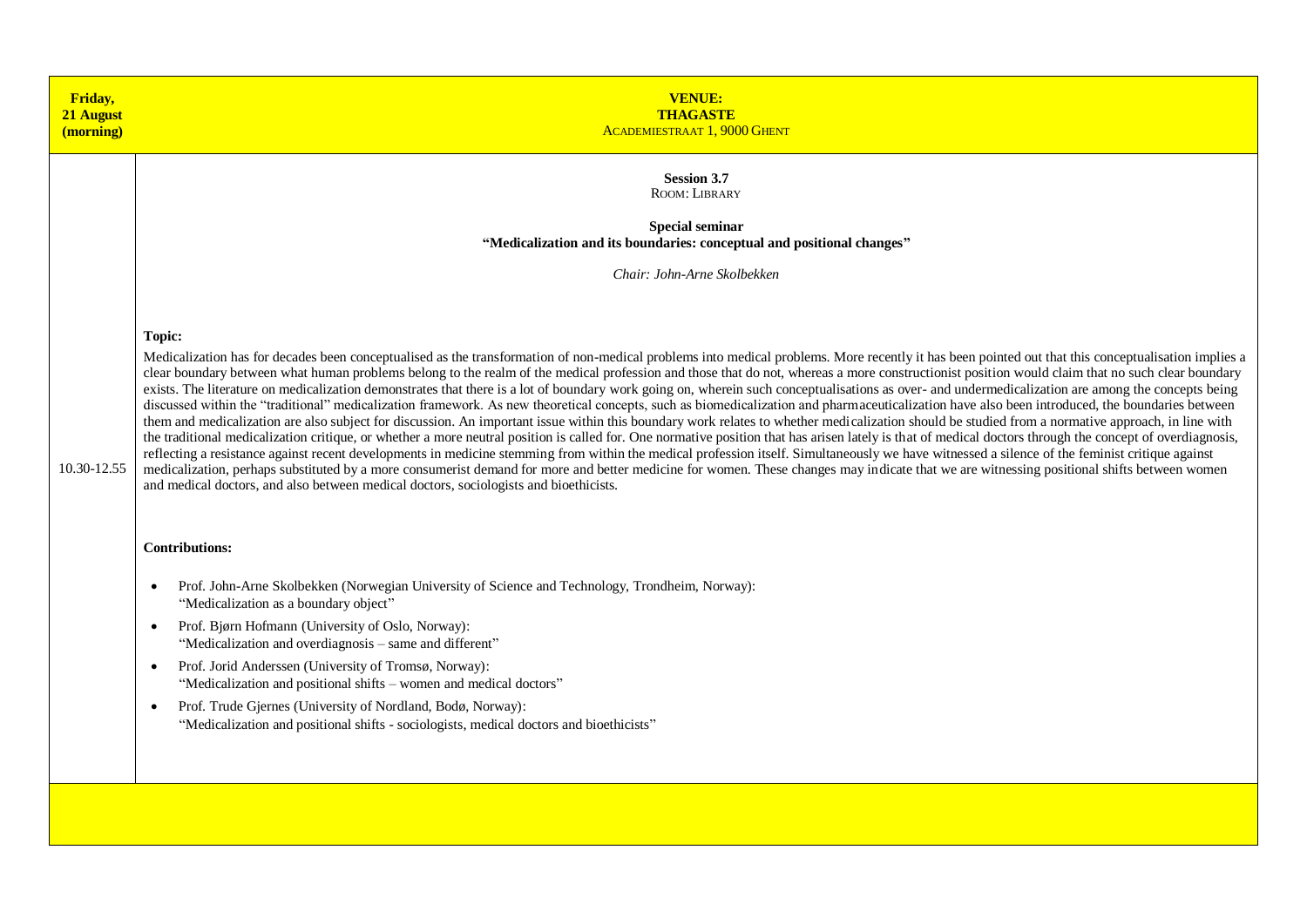| Friday,<br>21 August<br>(afternoon) | <b>VENUE:</b><br><b>THAGASTE</b><br><b>ACADEMIESTRAAT 1, 9000 GHENT</b>                                                                         |                                                                                                                                  |                                                                                                            |                                                                                                             |                                                                                                                                  |                                                                                                                          |                                                                |  |
|-------------------------------------|-------------------------------------------------------------------------------------------------------------------------------------------------|----------------------------------------------------------------------------------------------------------------------------------|------------------------------------------------------------------------------------------------------------|-------------------------------------------------------------------------------------------------------------|----------------------------------------------------------------------------------------------------------------------------------|--------------------------------------------------------------------------------------------------------------------------|----------------------------------------------------------------|--|
|                                     | <b>Session 4.1</b><br><b>Lifestyle and prevention</b><br>ROOM: CARTHAGO<br>Chair: Devisch, Ignaas                                               | <b>Session 4.2</b><br><b>Abortion</b><br>ROOM: MADAURO<br>Chair: Simonstein, Frida                                               | <b>Session 4.3</b><br><b>Eggs and sperm</b><br>ROOM: HIPPO<br>Chair: Cutas, Daniela                        | <b>Session 4.4</b><br><b>Medicalisation I</b><br>ROOM: AMICITIA<br>Chair: Andorno, Roberto                  | <b>Session 4.5</b><br><b>Health and disease</b><br>ROOM: NICOLAAS<br>Chair: Gefenas, Eugenijus                                   | <b>Session 4.6</b><br><b>Emerging debates</b><br>ROOM: MONICA<br>Chair: Borovecki, Ana                                   |                                                                |  |
| 14.00-14.25                         | The risks of medicalizing<br>risk<br>De Grandis, Giovanni;<br>Halgunset, Vidar                                                                  | Obstetric ultrasound<br>and the social structures<br>of sympathy<br>Mills, Catherine                                             | Social egg freezing $-A$<br>new medical technology<br>and the challenges of<br>modernity<br>Wiesing, Urban | <b>Contemporary social</b><br>change and<br>medicalization<br>Barnet, Robert                                | Just food: changing the<br>culture of possibilities to<br>promote health<br>Rawlinson, Mary C                                    | The "innocence" of<br>phenomenological ethics<br>Nortvedt, Per                                                           |                                                                |  |
| 14.30-14.55                         | <b>Personalised medicine and</b><br>the moral obligation to<br>change<br>Kerasidou, Angeliki                                                    | <b>Medicalising family</b><br>"imbalance": an ethical<br>critique of sex-selection<br>Shahvisi, Arianne                          | Social freezing, older<br>mothers and the welfare<br>of the child<br>Pennings, Guido                       | Complexity of a<br>bioethical analysis of<br>medicalization<br>Murano, Maria Cristina                       | Health, empowerment<br>and capabilities<br>Tengland, Per-Anders                                                                  | Nano-medicine.<br>expanding the<br>biomedical gaze<br>Vegter, Mira W                                                     | <b>Session 4.7</b><br><b>Special</b><br>seminar<br>(see below) |  |
| 15.00-15.25                         | <b>Medicalization and</b><br>pathologization: Can the<br>tension between<br>prevention, prediction and<br>health be avoided?<br>Aurenque, Diana | <b>Medico-legal challenges</b><br>regarding termination of<br>pregnancy for severe<br>congenital anomalies<br>Chima, Sylvester C | <b>Gamete provision and</b><br>legal parenthood<br>Brandt, Reuven                                          | Governing the process of<br>medicalization: The role<br>of institutions and public<br>society<br>Feys, Roel | Consumer autonomy, or<br>patient autonomy:<br><b>Marketization of health</b><br>services<br>Kekewich, Michael et al.             | The recently adopted<br>council of Europe<br>convention against<br>trafficking in human<br>organs<br>Van Assche, Kristof | ROOM:<br><b>LIBRARY</b>                                        |  |
| 15.30-15.55                         | The medicalization of<br>lifestyle: Demonizing<br>persons and maligning<br>virtues<br>Tschaepe, Mark                                            | What does it mean to<br>terminate a pregnancy<br>for "medical" reasons?<br>Gaille, Marie                                         | Using the same sperm<br>donor for siblings: What<br>it means to parents<br>Somers. Sara et al.             | <b>What makes</b><br>medicalisation effective:<br>Two case studies<br>Kim, Claire Junga                     | A four-fold conception<br>of disease: infertility as a<br>case-study<br>Singh, Neil                                              | <b>Orphan drugs: Victims</b><br>of personalized<br>medicine?<br>De Clercq, Eva; Elger,<br>Bernice S                      |                                                                |  |
| 16.00-16.25                         |                                                                                                                                                 |                                                                                                                                  |                                                                                                            | <b>Diderot and human</b><br><b>Biology</b><br>McLennan, Matthew R                                           | <b>Holistic medicalization:</b><br>The concepts of health<br>and disease in systems<br>(P4) medicine<br>Vogt, Henrik; Getz, Linn |                                                                                                                          |                                                                |  |
| 16.25-16.45                         | <b>BREAK</b>                                                                                                                                    |                                                                                                                                  |                                                                                                            |                                                                                                             |                                                                                                                                  |                                                                                                                          |                                                                |  |
| 16.45-17.45                         | <b>ESPMH GENERAL ASSEMBLY</b><br><b>ROOM: AUGUSTINUS</b>                                                                                        |                                                                                                                                  |                                                                                                            |                                                                                                             |                                                                                                                                  |                                                                                                                          |                                                                |  |
| 20.00                               | <b>CONFERENCE DINNER</b><br><b>VENUE</b>                                                                                                        |                                                                                                                                  |                                                                                                            |                                                                                                             |                                                                                                                                  |                                                                                                                          |                                                                |  |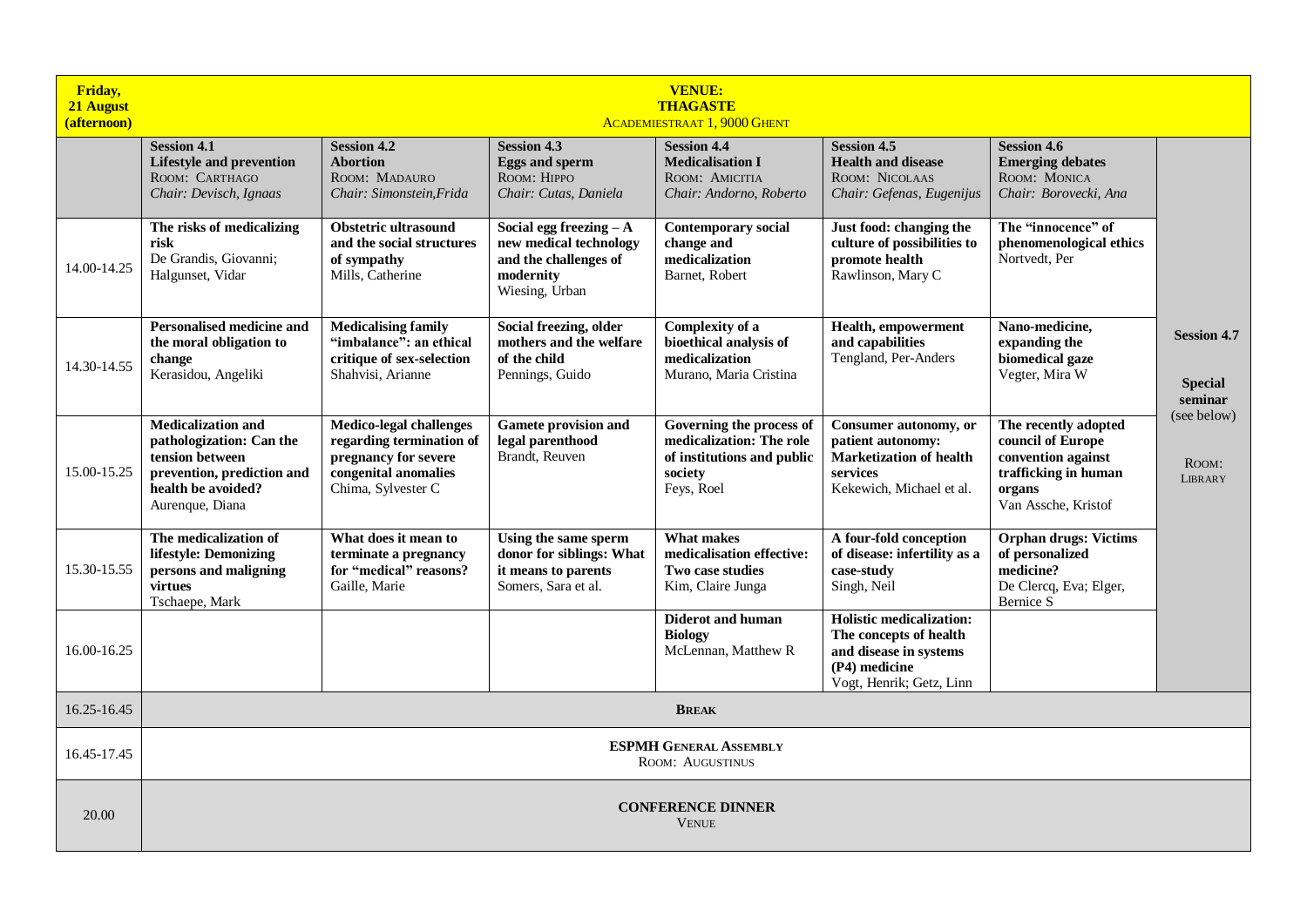| Friday,<br>21 August<br>(afternoon) | <b>VENUE:</b><br><b>THAGASTE</b><br><b>ACADEMIESTRAAT 1, 9000 GHENT</b>                                                                                                                                                                                                                                                                                                                                                                                                                                                                                                                                                                                                                                                                                                                                                                                                                                                                                                                                                                                                                                                                |
|-------------------------------------|----------------------------------------------------------------------------------------------------------------------------------------------------------------------------------------------------------------------------------------------------------------------------------------------------------------------------------------------------------------------------------------------------------------------------------------------------------------------------------------------------------------------------------------------------------------------------------------------------------------------------------------------------------------------------------------------------------------------------------------------------------------------------------------------------------------------------------------------------------------------------------------------------------------------------------------------------------------------------------------------------------------------------------------------------------------------------------------------------------------------------------------|
|                                     | <b>Session 4.7</b><br>ROOM: LIBRARY<br><b>Special seminar</b><br>"Quaternary Prevention (P4) or First do not harm"<br>Chair: Marc Jamoulle                                                                                                                                                                                                                                                                                                                                                                                                                                                                                                                                                                                                                                                                                                                                                                                                                                                                                                                                                                                             |
| 14.00-15.55                         | <b>Topic:</b><br>Quaternary prevention (P4), an answer of family doctors facing overmedicalization aims to protect the patient or population against the dangers of medicine. Harmful effects can appear with<br>preventive activities (example: prostate cancer screening by PSA) such as by therapeutic interventions (example: disruptive medicine). P4 promoted by the Wonca (World Organization of Family<br>Doctors) is practiced in different ways around the world. The seminar should present examples of teaching and application of P4 in different countries. 6 short talks (total 45 min) will be followed<br>by an open roundtable about the philosophical aspects of P4, where the audience can participate. Asking the question: « is acting always justified in medicine? », P4 opens our thinking to a<br>philosophy of action. Questioning the best way to reduce uncertainty, P4 is rooted in a philosophy of knowledge. How to decide action or abstention? How to appreciate the danger of both? How to<br>accompany a patient without harmful effects (primum non nocere)?<br>More about P4 on www.ph3c.org/p4. |
|                                     | <b>Contributions:</b><br>Dr. Marc Jamoulle (Liège University, Belgium):<br>$\bullet$<br>"Quaternary Prevention (P4)"<br>Prof. Hamilton Wagner (Curutiba, Brazil):<br>$\bullet$<br>"Beyond EMB - A quaternary prevention view of the literature"<br>Dr. Patrick Ouvrard (Société de Formation Thérapeutique du Généraliste, France):<br>$\bullet$<br>"The anthropological approach of care optimize Quaternary Prevention (P4)"<br>Dr. Daniel Widmer (University, Lausanne, Switzerland):<br>$\bullet$<br>"Philosophical tools for Quaternary Prevention (P4)"                                                                                                                                                                                                                                                                                                                                                                                                                                                                                                                                                                          |
|                                     |                                                                                                                                                                                                                                                                                                                                                                                                                                                                                                                                                                                                                                                                                                                                                                                                                                                                                                                                                                                                                                                                                                                                        |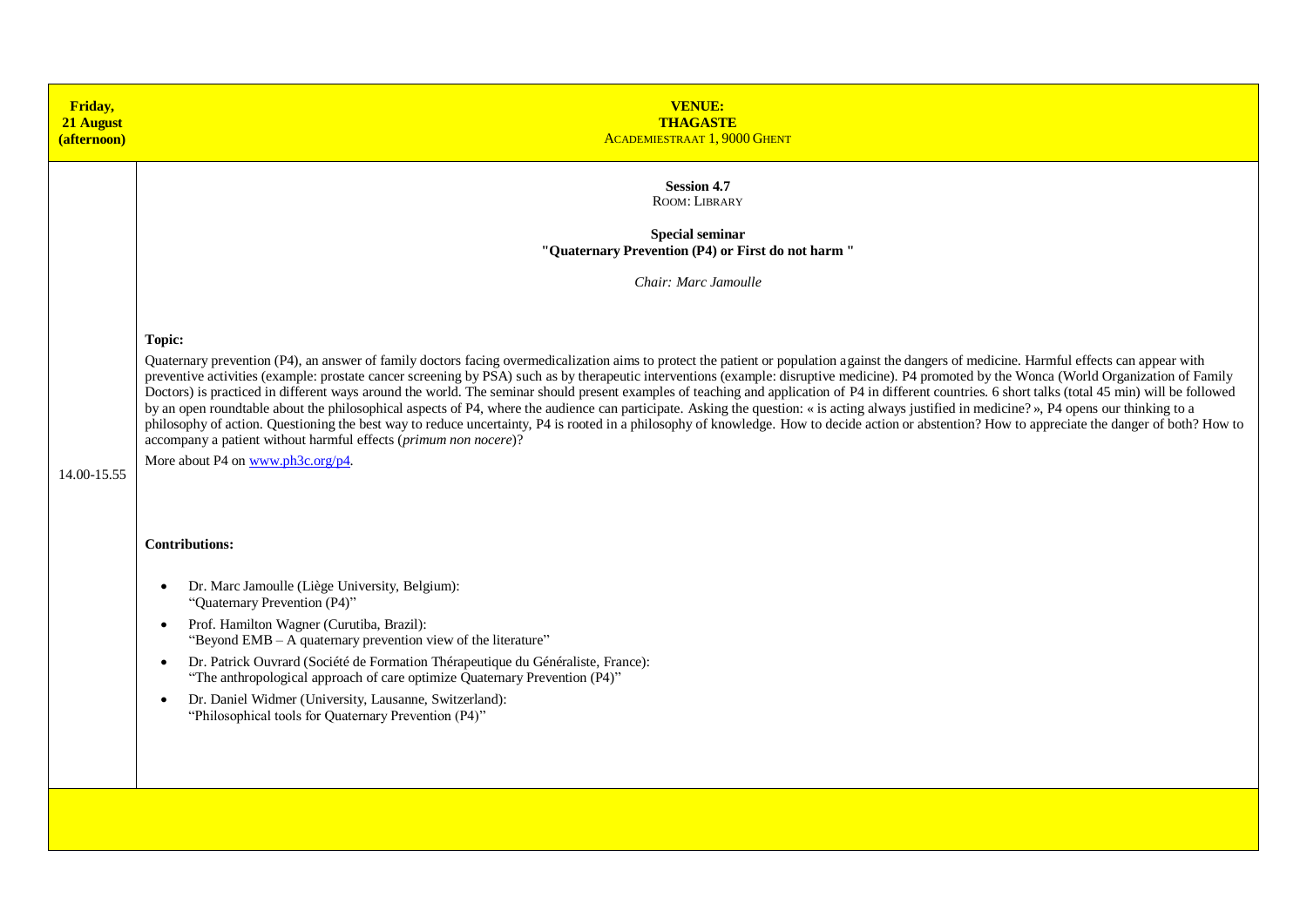| <b>Saturday,</b><br>22 August<br>(morning) | <b>VENUE:</b><br><b>THAGASTE</b><br><b>ACADEMIESTRAAT 1, 9000 GHENT</b>                                                                                                                                  |                                                                                                       |                                                                                                                          |                                                                                                                                                                           |                                                                                                                                   |                                                                                                                                          |                                                 |  |  |
|--------------------------------------------|----------------------------------------------------------------------------------------------------------------------------------------------------------------------------------------------------------|-------------------------------------------------------------------------------------------------------|--------------------------------------------------------------------------------------------------------------------------|---------------------------------------------------------------------------------------------------------------------------------------------------------------------------|-----------------------------------------------------------------------------------------------------------------------------------|------------------------------------------------------------------------------------------------------------------------------------------|-------------------------------------------------|--|--|
| 09.15-10.00                                | Key note 4<br>SPEAKER: PROF. MAARTJE SCHERMER:<br>"ENHANCEMENT FOR THE COMMON GOOD? IS HUMAN ENHANCEMENT GOOD FOR US? AND IF SO, IN WHAT WAY?"<br>Chair: Prof. Sigrid Sterckx<br><b>ROOM: AUGUSTINUS</b> |                                                                                                       |                                                                                                                          |                                                                                                                                                                           |                                                                                                                                   |                                                                                                                                          |                                                 |  |  |
| 10.00-10.30                                |                                                                                                                                                                                                          |                                                                                                       |                                                                                                                          | <b>BREAK</b>                                                                                                                                                              |                                                                                                                                   |                                                                                                                                          |                                                 |  |  |
|                                            | <b>Session 5.1</b><br><b>Risk and uncertainty</b><br>ROOM: MADAURO<br>Chair: Provoost, Veerle                                                                                                            | <b>Session 5.2</b><br>Pharmaceuticalisation<br>ROOM: AMICITIA<br>Chair: Badcott, David                | <b>Session 5.3</b><br><b>Medicalisation of death</b><br>and salvation<br><b>ROOM: MONICA</b><br>Chair: Stempsey, William | <b>Session 5.4</b><br><b>DSM</b> and mental health<br>ROOM: CARTHAGO<br>Chair: Louhiala, Pekka                                                                            | <b>Session 5.5</b><br><b>Medicalisation II</b><br>ROOM: HIPPO<br>Chair: Benaroyo,<br>Lazare                                       | <b>Session 5.6</b><br><b>Elderly</b><br>ROOM: NICOLAAS<br>Chair: Ahlzen, Rolf                                                            |                                                 |  |  |
| 10.30-10.55                                | Should we revise<br><b>Medicalization Theory?</b><br>Di Marco, Silvia                                                                                                                                    | <b>Pharmaceuticals as</b><br>solution for health<br>problems<br>Van den Bogaert, Sarah et<br>al.      | <b>Negotiating death</b><br>Curran, Dorothyann;<br>Foreman, Tom et al.                                                   | <b>Attempts to medicalise</b><br>personality differences and<br>their wrongness: The case of<br>introversion<br>Häyry, Matti                                              | The medicalisation of<br>everything<br>King, Nancy M P                                                                            | Self-determination of the<br>elderly in Icelandic<br>nursing homes<br>Árnason, Vilhjálmur;<br>Stefánsdóttir Ástríður                     |                                                 |  |  |
| 11.00-11.25                                | The biomedicalization of<br>public health risk<br>Polzer, Jessica                                                                                                                                        | <b>Pharmaceuticalization of</b><br>public health and ethics:<br>the case of Ebola<br>Thompson, Alison | The medicalised good<br><b>Death</b><br>Streeck, Nina                                                                    | <b>Medicalization in</b><br><b>Psychiatry: Recovering lost</b><br>knowledge<br>Sedler, Mark J                                                                             | Synthetic biology,<br>medicalisation and<br>the beast machine<br>Takala, Tuija                                                    | The need for an<br>existential<br>phenomenological<br>approach to the wish to<br>die in elderly people<br>Van Wijngaarden, Els et<br>al. | <b>Session 5.7</b><br><b>Special</b><br>seminar |  |  |
| 11.30-11.55                                | <b>Medicalisation as dealing</b><br>with uncertainty?<br>Melse, Johan                                                                                                                                    | The normative logic of<br>pharmaceutical<br>insurance<br>Komparic, Ana                                | <b>Between medicalization</b><br>and de-medicalization of<br>wishing to die<br>Rehmann-Sutter,<br>Christoph et al.       | <b>Medicalization and</b><br>demedicalization of<br>sexuality: the strange case of<br>hypersexuality and<br>ephebophilia from DSM-IV-<br>TR to DSM-5<br>Codato, Francesco | <b>Medicalisation as</b><br>hermeneutical<br>injustice: the case of<br>medically<br>unexplained<br>symptoms<br>Wardrope, Alistair | An ethical approach to<br>the taking care of the<br>elderly at the end of their<br>lives<br>Boitte, Pierre                               | (see below)<br>ROOM:<br>LIBRARY                 |  |  |
| 12.00-12.25                                | Understanding<br>overdiagnosis as a form<br>of medicalisation<br>Rogers, Wendy                                                                                                                           | New clinical trials<br>regulation: another sign<br>of<br>pharmaceuticalisation?<br>Gefenas, Eugenijus | The medicalization of<br>salvation<br>Welie, Jos V M                                                                     | The contradiction of the<br><b>DSM-V</b> diagnostics criteria<br>Corazza, Vera                                                                                            | <b>Medicalization versus</b><br>own responsibility<br>Stroobant Joyce et al.                                                      | On the unfortunate<br>misconception about<br>facts and values in health<br>technology assessment<br>Van der Wilt, Gert Jan               |                                                 |  |  |
| 12.30-12.55                                | Risky play, children's<br>welfare, and minimal<br>risk standard<br>Dranseika, Vilius                                                                                                                     | Too little sex?<br>Grunt-Mejer, Katarzyna;<br>Chańska, Weronika                                       |                                                                                                                          | <b>Responding to</b><br>vulnerabilities of so-called<br>"difficult" patients<br>Rentmeester, Christy                                                                      | <b>Medicalisation: Is</b><br>health care possible<br>without it?<br>Papagounos, Georgios                                          | Ageing at the 21 century<br>Simonstein, Frida;<br>Lowenstein, A                                                                          |                                                 |  |  |
| 13.00-13.15                                | <b>CLOSING SESSION</b><br>SPEAKERS: ESPMH BOARD MEMBERS<br><b>ROOM: AUGUSTINUS</b>                                                                                                                       |                                                                                                       |                                                                                                                          |                                                                                                                                                                           |                                                                                                                                   |                                                                                                                                          |                                                 |  |  |